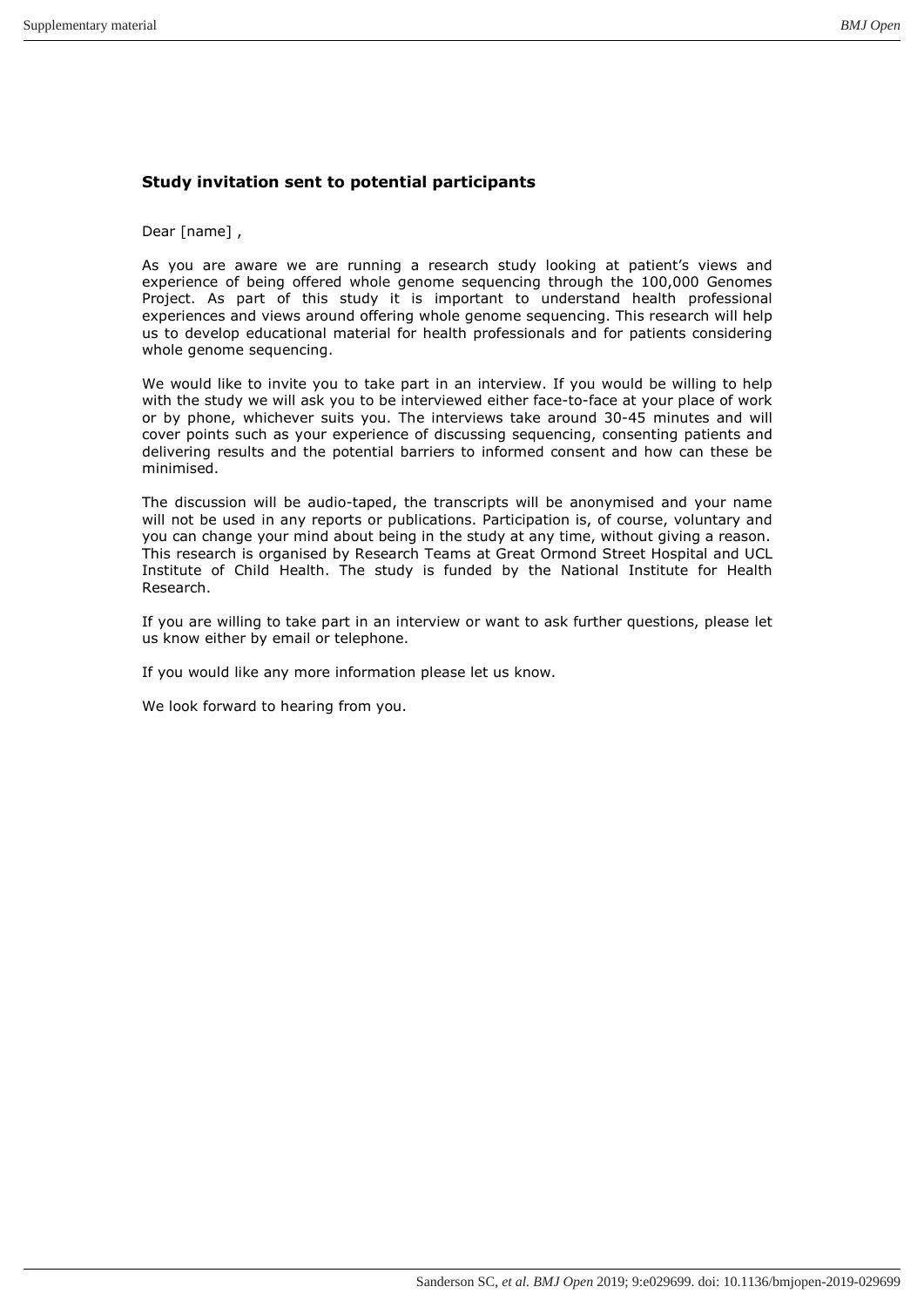# Interview guide for healthcare professionals

# Background of participant and 100KGP training

- 1. What is your professional background? e.g. cardiologist, paediatrician etc
- 2. Had you offered whole genome sequencing in either a research or clinical capacity prior to the 100,000 Genomes Project beginning?
- 3. Can you briefly describe your role in the 100,000 Genomes Project?
- 4. Prior to recruiting participants into the 100,000 Genomes Project, did you have to undergo any type of training? If so what training did you undergo?

# Recruitment into the 100KGP

- 5. Which of your patients do you discuss the 100KGP with?
- 6. Can you describe the discussion you have with those patients?
	- a. What do you tell them about the 100KGP?
	- b. What questions do they ask about the 100KGP?
	- c. How long does that discussion tend to last?
	- d. Have there been any difficulties you have encountered whilst discussing the 100KGP with patients?
- 7. If the patient is interested in taking part in the 100KGP what do you do next?
- 8. Have you had many people that decline to be referred into the 100KGP?
	- a. What are their reasons for declining?
- 9. Have you come up against any problems recruiting into the study e.g. organisational issues or other difficulties?

# Return of results in the 100KGP

10. Have you returned any results from the 100KGP to your patients?

#### If participant HAS returned results

- a. Can you describe how you receive those results?
- b. What do you do once you have received those results? (write to patient? ask them to come to a clinic appointment?)
- 11. What kinds of results have you given to patients? (Primary findings; secondary findings)
- 12. What has the experience of returning results from WGS been like for you?
	- a. Do you feel adequately prepared to discussion WGS results with patients?
	- b. Have you encountered any difficulties?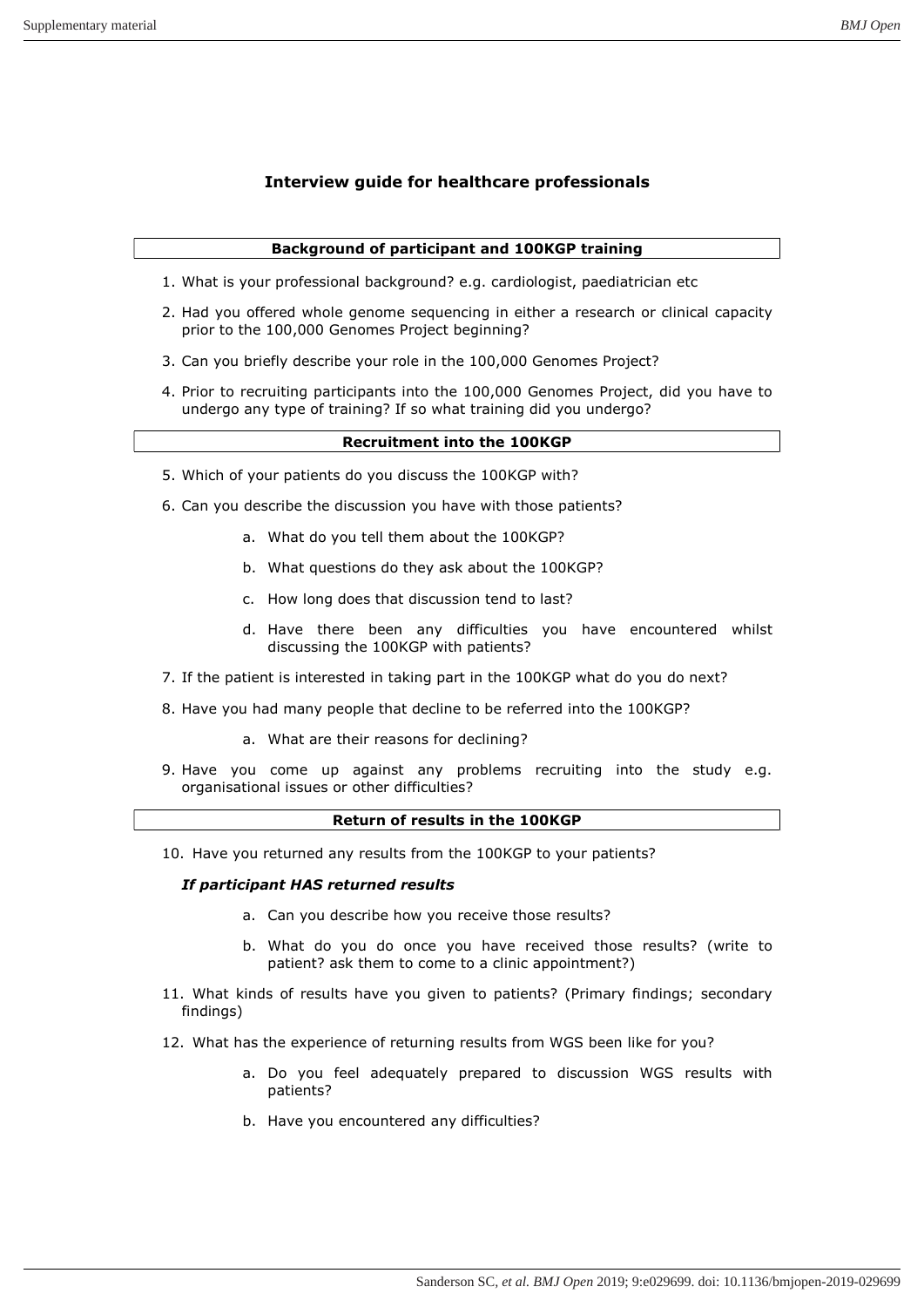- c. Are you comfortable returning secondary findings?
- 13. What are patients' reactions to receiving results?
	- a. What type of questions to patients ask?
	- b. What concerns if any do they have?
	- c. Do you feel able to address any concerns that they have?

# If participant HAS NOT returned results

- 14. Do you know how the results will be sent to you?
	- a. How will you contact the patient?
	- b. Do you feel adequately prepared to discuss WGS results?
	- c. Are you comfortable with returning secondary findings?
	- d. Can you anticipate any difficulties?

# Moving WGS into routine clinical practice

- 15. What do you think about whole genome sequencing being offered in routine clinical practice after the 100,000 Genomes Project has been completed?
	- a. What do you see as the main advantages, benefits?
	- b. What concerns, if any, do you have about offering whole genome sequencing being offered in routine clinical practice?
	- c. In your view, what (if any) are the main limitations of using whole genome sequencing for routine clinical practice?
	- d. In your view, what (if any) are the main challenges of offering whole genome sequencing in routine clinical practice?
- 16. Is there anything you would like to change about how whole genome sequencing is offered?
- 17. What advice would you give to other healthcare professionals discussing whole genome sequencing with patients?
- 18. What are your thoughts about how we would train health professionals that might be expected to offer whole genome sequencing in the future?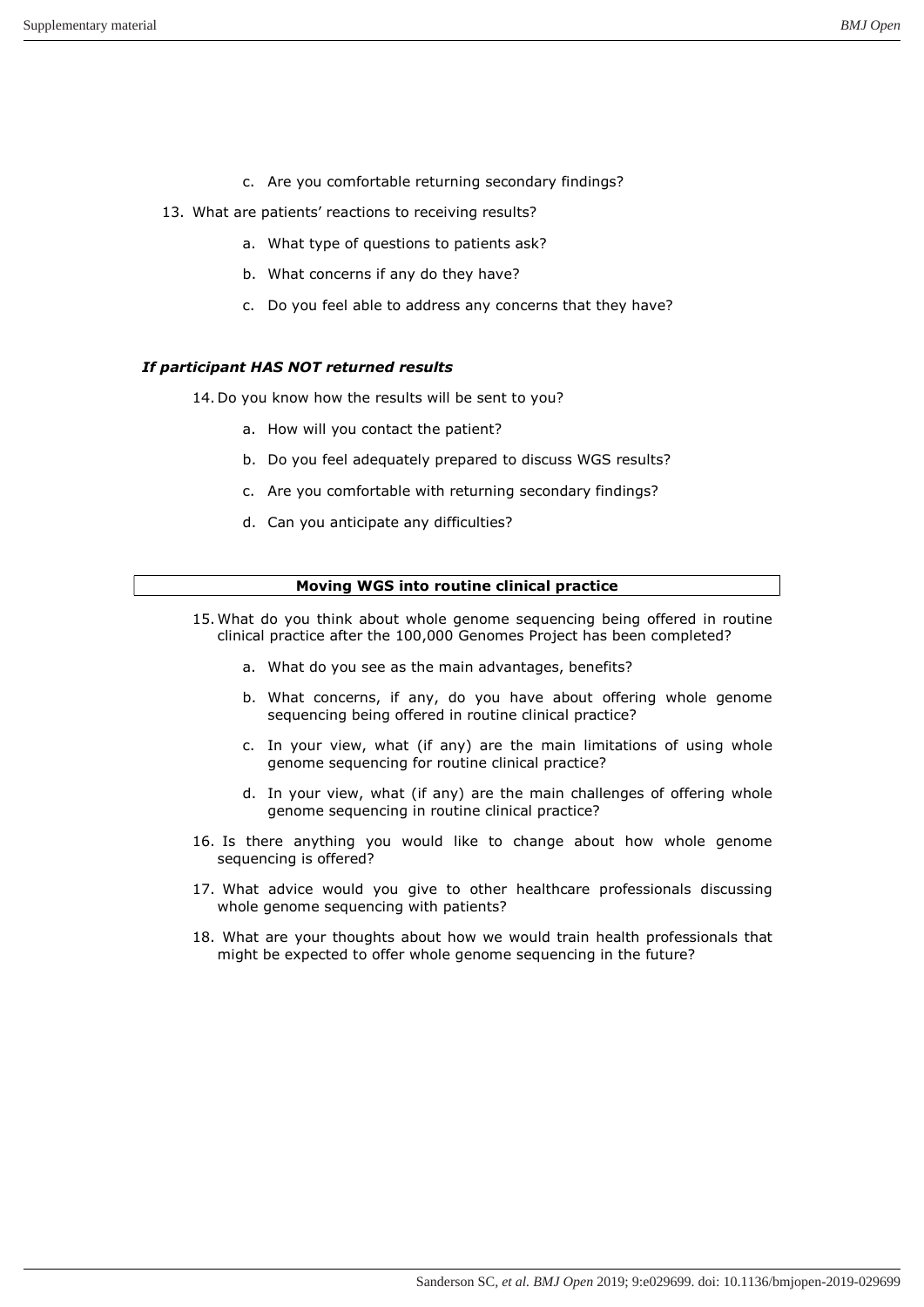# Interview guide for consenters

# Background of participant and 100KGP training

- 19. What is your professional background? e.g. genetic counsellor, research fellow etc
- 20. What experience did you have of offering genetic testing or sequencing to patients prior to your involvement in the 100,000 Genomes Project?
	- a. Specifically, had you offered whole genome sequencing prior to the 100,000 Genomes Project beginning?
- 21. Do you have any other relevant experience that you have brought to the role, e.g. consenting patients for research?
- 22.Can you briefly describe your role in the 100,000 Genomes Project?
- 23. Prior to recruiting participants into the 100,000 Genomes Project, what training did you undergo?
	- a. Training specifically provided by the 100,000 Genomes Project
	- b. Other training
- 24. What are your thoughts on the training that you did?
	- a. Do you have any thoughts about the way it was delivered?
	- b. Did you feel it adequately prepared you to recruit into the 100KGP?
	- c. Did you feel anything was missing / could be improved?

### Recruitment into the 100KGP

- 25. What has been your experience of recruiting patients into the 100KGP?
	- a. What aspects of recruitment have worked well?
	- b. What aspects of recruitment haven't worked well?
	- c. How might recruitment be improved in your opinion?
- 26. Have you come up against any other problems recruiting into the study e.g. organisational issues or other difficulties?

### Assessing informed consent in the 100KGP

- 27. What is your approach to consenting patients into the 100KGP?
	- a. How do you generally begin the conversation?
	- b. Are there set ways you conduct the session i.e. when you go through the consent form, family history etc or does it alter depending on the participants?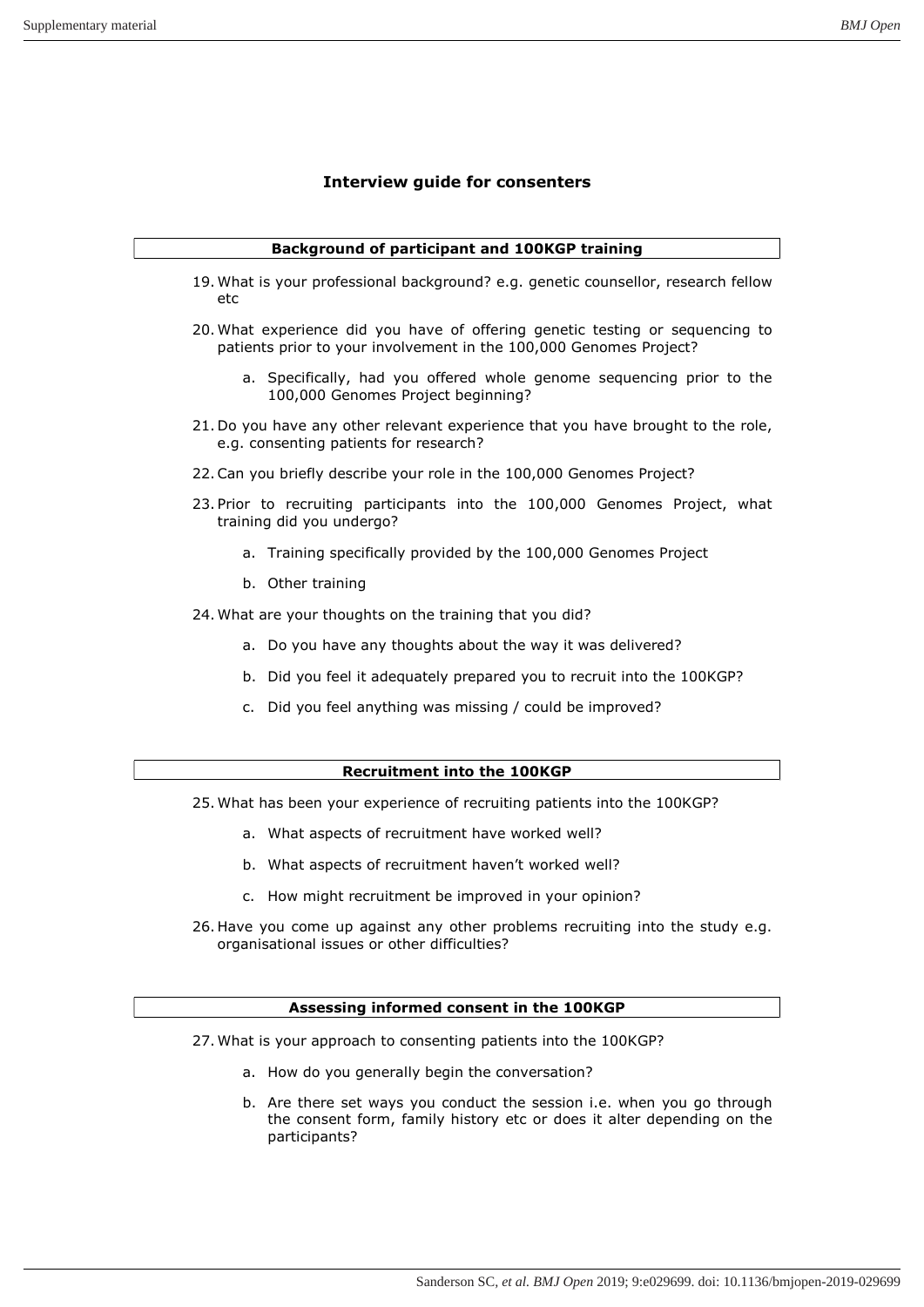- c. Does the discussion tend to be led by you or by the patient?
- 28. When you are talking to patients about consenting to the 100,000 Genomes Project, do you try to explore their understanding of the Project?
	- a. If yes, how do you do this? Do you use any particular techniques to elicit patients' knowledge and understanding? What are they?
- 29. When you are talking to patients about consenting to the 100,000 Genomes Project, do you try to explore their attitudes, views, preferences, concerns around the Project?
	- a. If yes, how do you do this? Do you use any particular techniques to elicit patients' attitudes and/or concerns? What are they?
- 30. What (if any) do you think are the main barriers to helping patients make informed choices about taking part in the 100,000 Genomes Project? (length of appointment; cultural barriers; lack of tools to support the consent discussion)
- 31. How does the method of contact i.e. whether they know about the 100KGP when they arrive at the hospital or whether they are recruited unexpectedly following another appointment, impact the consent discussion?
	- a. Does it make a difference if they have already received written information about the study prior to the consent appointment?

### Participants experiences in the 100KGP

- 32. What are the common questions patients have about taking part in the study?
	- a. What concerns do patients have about taking part?
	- b. What are their reasons for declining to take part?
- 33. Which are the main aspects of the study that you feel you spend most time discussing with patients (e.g. what genome sequencing is, secondary findings, accessing data etc)?
- 34. Do you think patients are putting a lot of thought into the decision to accept/decline testing? Do any want additional time to think about it?
- 35. What has been your experience discussing secondary findings with patients?
	- a. Is it something that generates discussion and if so what kind of discussion?
	- b. Who is the discussion between? (patient / parents themselves? Patient and health professional?)
- 36. Have you had experience of receiving consent or assent from a patient under the age of 16? What has been your experience?
- 37. Have you had to reconsent anyone turning 16 to remain in the project (with capacity)? What has been your experience of doing this?
	- a. Has anyone withdrawn?